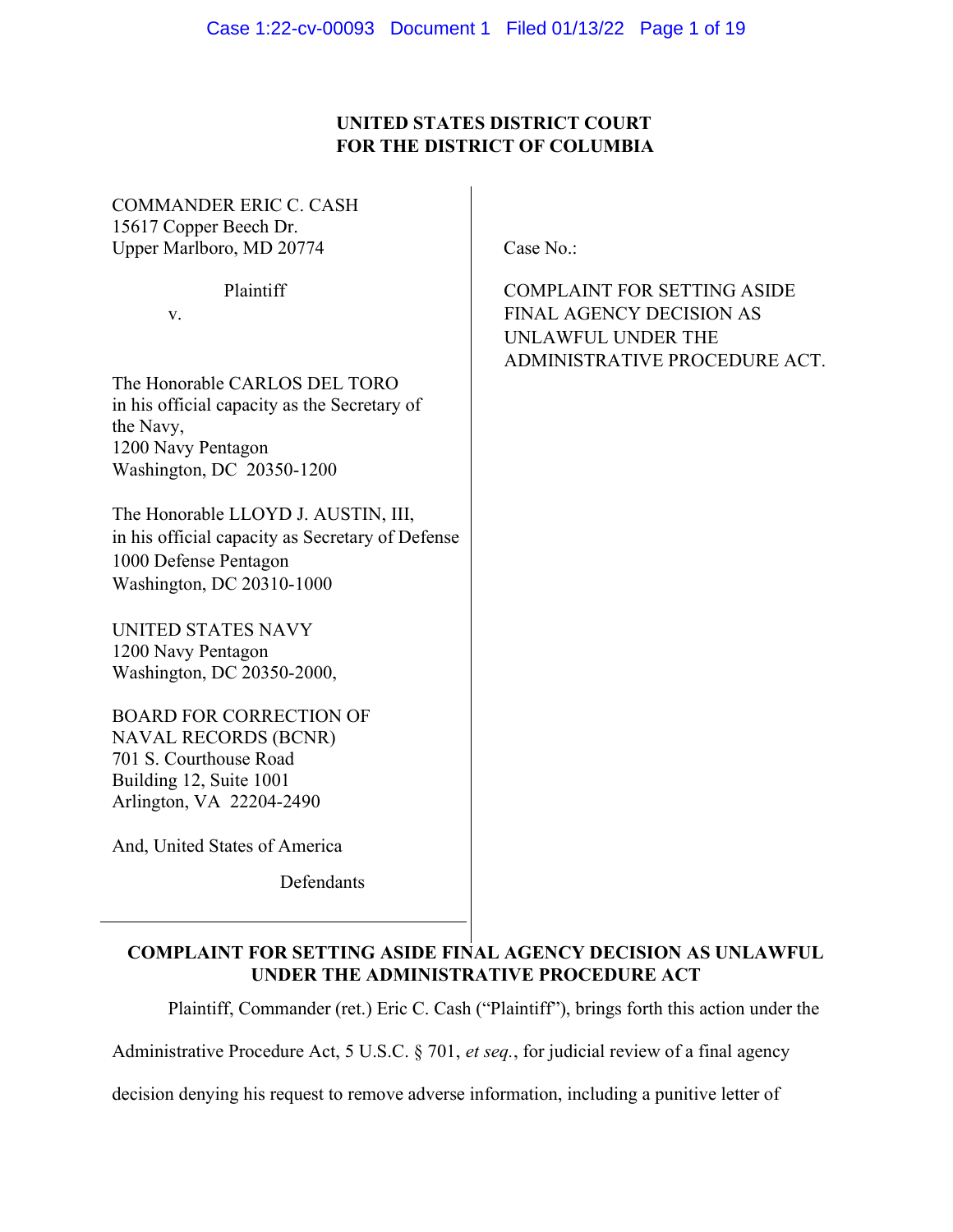#### Case 1:22-cv-00093 Document 1 Filed 01/13/22 Page 2 of 19

reprimand, from his Official Military Personnel File ("OMPF"). Six weeks after Plaintiff took command of the troubled USS San Antonio there was a tragic incident where a sailor died following an accident during the launching of a small boat. All procedures then required had been followed, and the personnel performing and supervising the operation were properly trained and qualified. The investigation revealed that the accident was due to significant technical and operational problems with the San Antonio and its sister ships in its class. Following the death, the Navy implemented new standard procedures for small boat operations and engaged in a significant reform and upgrade program for the San Antonio class. Plaintiff underwent counseling for his role in the incident, and his commanding officers considered this more than sufficient correction. Everyone closest to the incident and the San Antonio class agreed that responsibility for the death lying first and foremost with the flaws of the class, and how the Navy chose to man and operate them.

More than one year after the incident, Admiral John Harvey ("ADM Harvey"), then commander of the United States Fleet Forces Command, was facing Congressional hearings into Naval readiness. As part of his preparation for the hearings, he sought to levy charges under Article 92, for dereliction of duty against both Plaintiff and his executive officer, then Lieutenant Commander, now Captain, Sean Kearns ("LCDR Kearns"). The specifications were negligence in failing to issue a special watchbill for the small boat operation, and in ensuring appropriate supervision of the operation. The former was despite the fact that Plaintiff and LCDR Kearns had followed standard Navy operating procedure. This was in clear contradiction to the recommendations of those closest to the incident, Plaintiff's commanding officers, who believed that counseling was sufficient.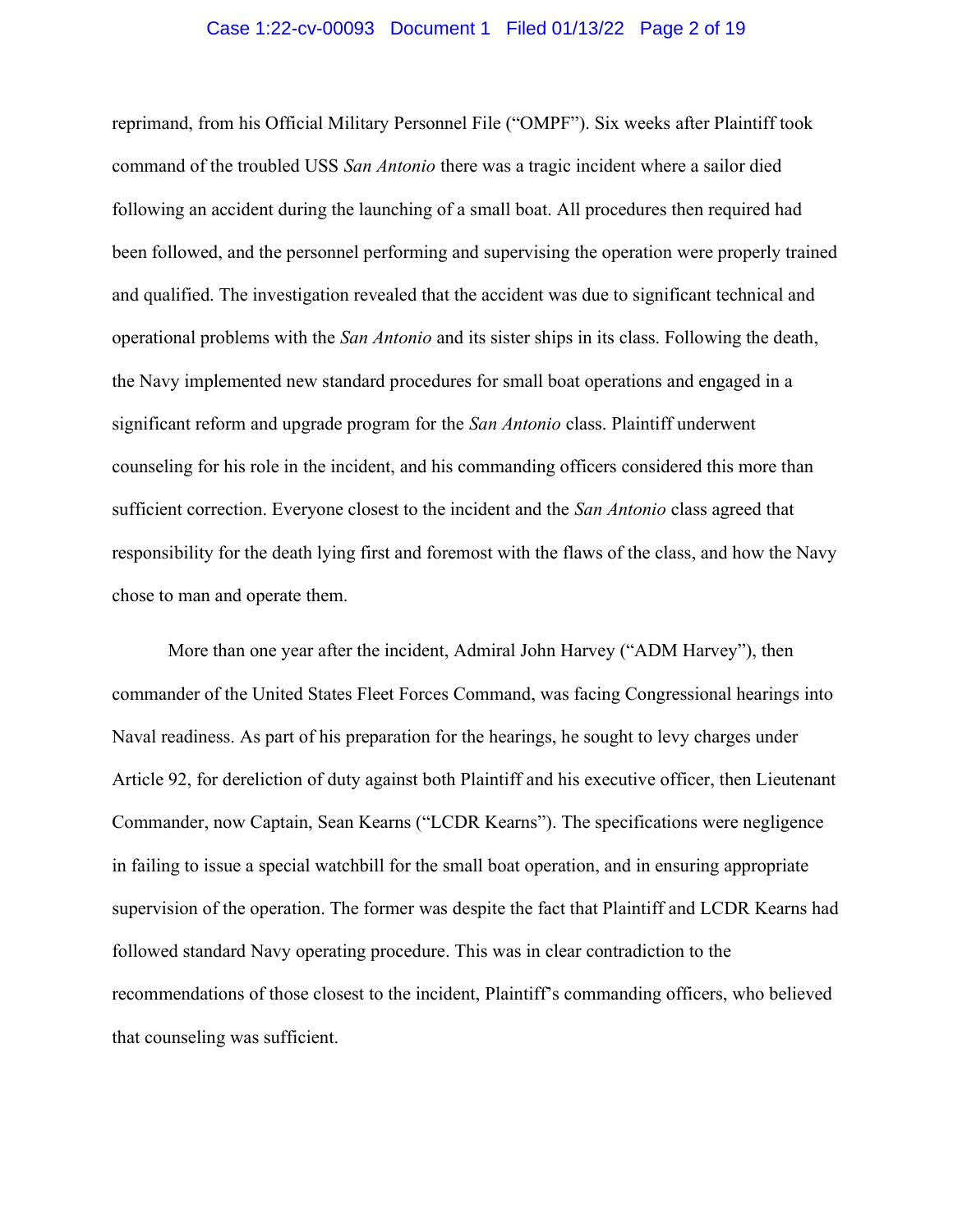#### Case 1:22-cv-00093 Document 1 Filed 01/13/22 Page 3 of 19

LCDR Kearns refused non-judicial punishment and elected for a court-martial, thanks to the significantly greater evidentiary rigor of the court-martial process, and the much deeper inquiry, he was found not guilty on the charges. Expert witness testimony established that no special watchbill was required and that the proper personnel were supervising the operation, and that they had the proper training and qualifications. LCDR Kearns, his records cleared from ADM Harvey's attempted stain, proceeded to have a thriving career in the USN. He was promoted to Commander, and then Captain, and is now the head of an NROTC department at the Maine Maritime Academy.

Plaintiff was not so fortunate. He was still at sea when the charges were levied, meaning that he was not granted the opportunity to elect for court-martial. ADM Harvey had the option to grant him a court-martial, regardless, but ensured that Plaintiff underwent the much less rigorous inquiry, and lower standards, of NJP. Following this, despite the lack of evidence to establish the necessary elements of the charges, Plaintiff was found guilty in absentia. ADM Harvey levied a punitive letter of reprimand against him. Despite stellar officer evaluations, Plaintiff's career was over. He failed to make captain and was forced to retire in 2015.

In 2017 Plaintiff challenged this wrongful action against him. In 2018, the BCNR, in full contradiction of the clear evidence on the record, chose to uphold the wrongful NJP. This was despite the fact that a court-martial on the same charges and nexus of fact, a significantly deeper and more rigorous factual inquiry, found that charges were unsubstantiated. In large part this decision was based on speculation as to what *may* have been submitted before the NJP, as compared to the hard evidence of what had actually been reviewed on court martial.

Plaintiff now comes before this Court to overturn this decision under the Administrative Procedure Act. The finding that a special watchbill was "clearly required" at the time was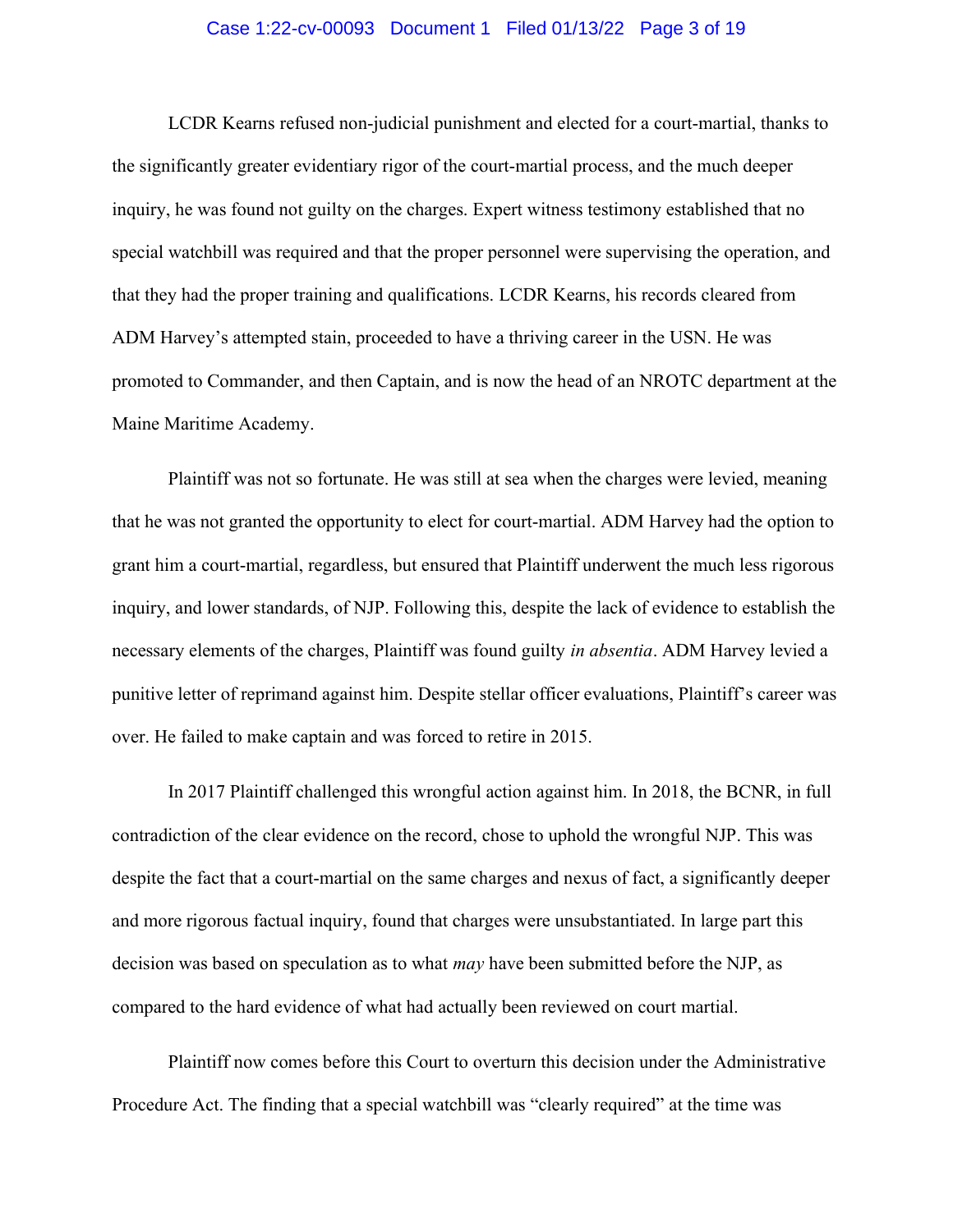#### Case 1:22-cv-00093 Document 1 Filed 01/13/22 Page 4 of 19

unsupported by substantial evidence, as was the finding that Plaintiff had failed to ensure appropriate supervision. Due to the record compelling a reasonable mind to find to the contrary, the necessary elements for the Article 92 charges against Plaintiff were not established by sufficient evidence, rendering the BCNR's upholding of them contrary to law. This requires overturning under the APA. In addition, the clear injustice levied against Plaintiff, who was turned into a scapegoat for the Navy's failings, is so egregious as to render the BCNR's refusal to set it aside arbitrary and capricious.

### I. JURISDICTION AND VENUE

- 1. This court has jurisdiction pursuant to 28 U.S.C. §§ 1331 (federal jurisdiction question), 1346(a)(2) (civil action against the United States…founded either upon the Constitution, or any Act of Congress, or any regulation of an executive department….), and 1361 (action to compel an officer or employee of the United States to perform his duty). Hatheway v. Secretary of the Army, 641 F.2d 1376, 1379-80 (9th Cir. 1981), cert. denied, 454 U.S. 864 (1981).
- 2. Venue in this district is proper pursuant to  $\S\S 1391(e)$  and  $1402(a)$  because the Defendants are located at the addresses stated in the caption and no real property is involved in the action.

### II. THE PARTIES

- 3. Plaintiff is a decorated Commander ("CDR") in the United States Navy with over 27 years of military service.
- 4. Defendant, Carlos Del Toro, is the Secretary of the Navy ("Secretary Del Toro") and is named solely in his official capacity.
- 5. Mr. Del Toro is authorized by 10 U.S.C. § 1552 to act through a board of civilians under the procedures established by him, to correct any military record of a member of the Navy when he considers it necessary to correct an error or remove an injustice.
- 6. Defendant United States Navy has responsibility for the administration, control, and operation of the United States Navy ("USN")
- 7. Defendant Board for Correction of Naval Records ("BCNR") is the highest administrative level of review of personnel actions taken by lower levels of the Navy.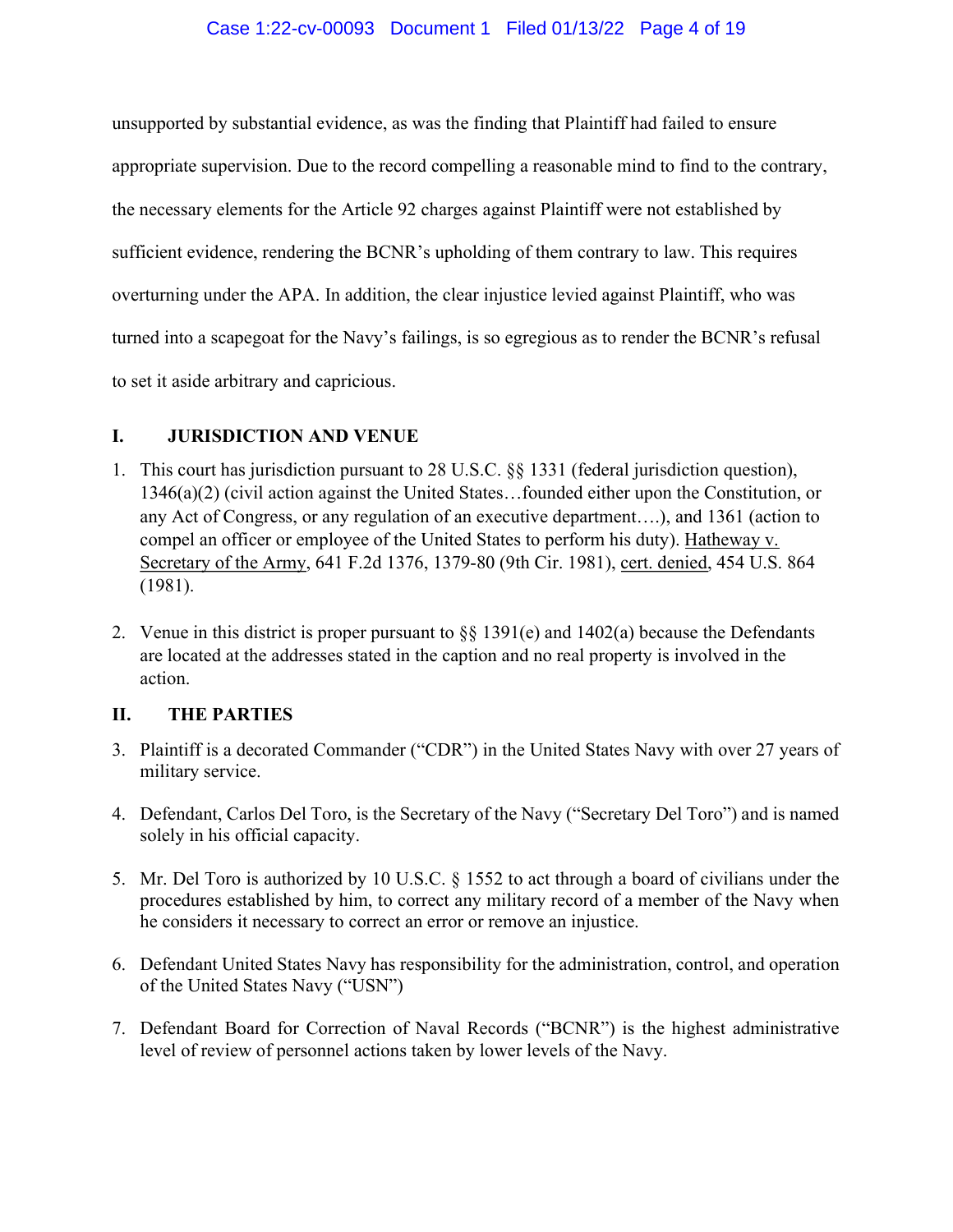- 8. The BCNR is the board of civilians established by the Secretary of the Navy, which, pursuant to 10 U.S.C. § 1552, considers applications filed before it for the purpose of determining whether an applicant's Navy military record should be changed to correct an error or injustice.
- 9. Defendant Lloyd J. Austin, III, acts on behalf of the United States of America in his official capacity as the Secretary of the Defense.
- 10. Defendant United States of America is the U.S. government.

### III. STATEMENT OF THE FACTS

- 11. Plaintiff is a graduate of the United States Naval Academy who was first commissioned as an Ensign in the Navy on May 29, 1991.
- 12. Plaintiff has since had a long and decorated career as a Naval Officer, earning five Navy-Marine Corps Commendation Medals, a Meritorious Service Medal, and a Navy-Marine Corps Achievement Medal. Exhibit 1, Collected Medals of CDR Cash.
- 13. In December 2008, Plaintiff took command of the USS San Antonio, an LPD-17 class ship.
- 14. His executive officer, then Lieutenant Commander, now Captain, Sean Kearns ("LCDR Kearns") was already previously deployed to the ship.
- 15. Notoriously, the Navy's LPD-17 class of ships have suffered from systemic structural and procedural deficiencies. Exhibit 2, LPD 17 Class Wholeness Task Force Report dated September 17, 2010.
- 16. The numerous deficiencies of the LPD-17 class ships stem from a lack of funding, poor construction quality, insufficient manning, and a lack of adequate training procedures. Id.
- 17. Before Plaintiff took command of the San Antonio, the ship's immediate preceding commander, CDR Kurt Kastner stated, in a personal email to his wife dated September 22, 2008, that the ship "was on the verge of major incident or failure and it is very uncomfortable." Exhibit 3, Email from CDR Kastner dated September 22, 2008.
- 18. This email was forwarded to the Plaintiff by CDR Kastner several years after CDR Kastner had originally sent it. Id.
- 19. In 1998, a full decade before the relevant incident aboard the San Antonio, the implantation and the installation of an enhanced crane system was recommended for all LDP-17 class ships during an LDP-17 Boat Issue Workshop. Exhibit 4, Record of Trial from Court-Martial of LCDR Kearns at 107-108 (November 4, 2010, pages 77-79).
- 20. However, this system was not implanted by 2008 when Plaintiff took command of the San Antonio. Id.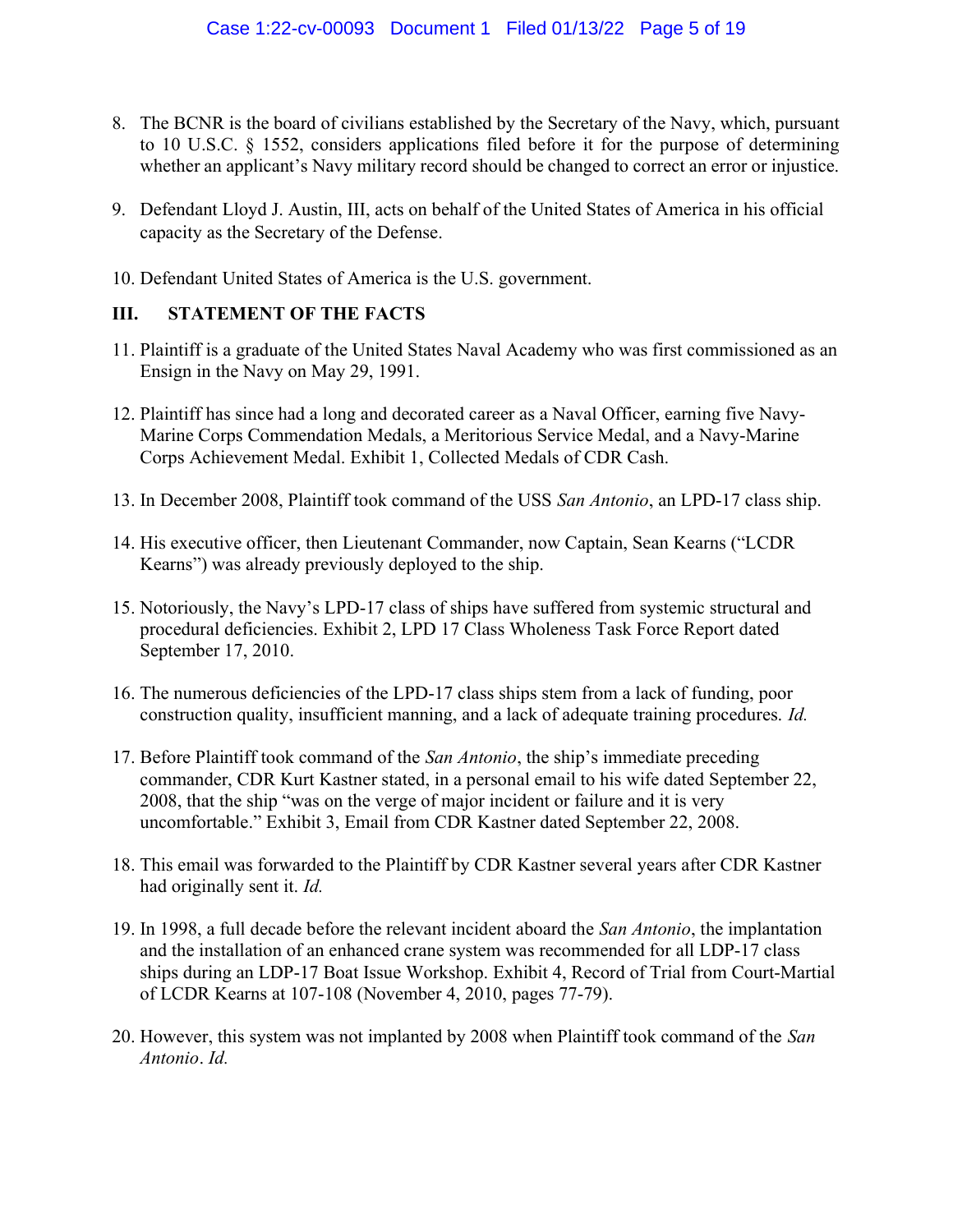- 21. In fact, unknown to the subsequent commanders of the San Antonio, including Plaintiff, the USN had discovered several safety issues during the workshop, including the issues that would lead to the incident here, but had never informed the commanders of the ships about them. Id. at 107 (November 4, 2010, page 77) ("So, several safety concerns were addressed in 1998 and the ship was actually never told about them?" "Yes—to my knowledge, yes, sir.")
- 22. This enhanced crane system would have removed the need for line handlers onboard the San Antonio, which was one of the issues present during the relevant accident that resulted in the death of Engineman First Class ("ENI") Theophilus Ansong on February 4, 2009. See id. at 334-336 (November 2, 2010, page 17-19); see id. at 107 (November 4, 2010, at 77-79).
- 23. Before the accident, on February 4, 2009, while on an anti-piracy mission in the Gulf of Aden, the San Antonio was directed to conduct a staff transfer by Admiral McKnight. Id. at 849-50 (November 3, 2010, at 298-299).
- 24. The Plaintiff recommended the transfer be executed by way of helicopter transport to ensure safety and efficiency. *Id.*
- 25. Despite the recommendation of Plaintiff, Admiral McKnight directed the staff transfer be executed via small boats including 11-m Rigid-hulled inflatable boats ("RHIB"). Id.
- 26. The night prior to the transfer, Plaintiff held a Daily Operations and Intel Brief to discuss all watchbill evolutions for relevant personnel, equipment, and procedural issues to reduce operational risk. Id. at 852-4 (November 3, 2010, at 301-303).
- 27. Commander Cash's preparation for the evolution of the 11-meter RHIB small boat, which was to be utilized in the transfer, was the same procedure applied by the prior commanding officer CDR Kastner, had been used for numerous small boat operations in the six weeks prior during Plaintiff's command, and followed USN standard operating practices at the time. Id. at 855-6 (November 3, 2010, at 304-305).
- 28. At the time of the accident, there was no USN special watchbill requirement for small boat operations. Id.
- 29. The only requirement was that a watch team replacement plan be in place. Id.
- 30. CDR signed all watch bills required of him by the Navy Standard Organization and Regulations Manual ("SORM"). Id.
- 31. The watch bills signed by Plaintiff were certified as sufficient in scope, meeting requirements, and accountability. Id.
- 32. Additionally, Plaintiff properly followed protocol by enacting a watch team replacement plan. Id.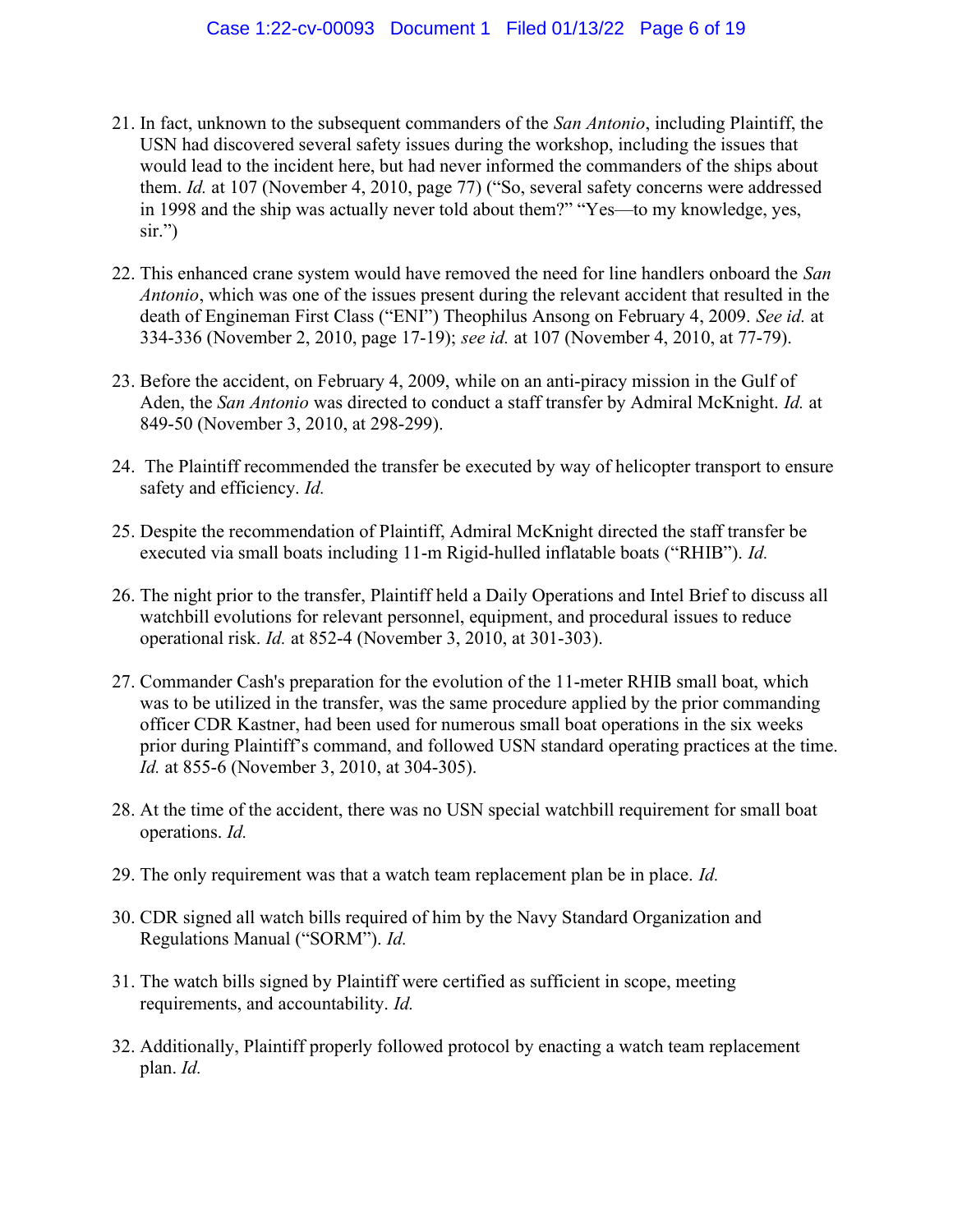- 33. Due to a turnover gap between first lieutenants, Plaintiff and LCDR Kearns entrusted Boatswain Shawn Stacey ("Boatswain Stacey") with supervision of the operation. Id. at 1208-9 (November 4, 2010, at 214-5).
- 34. Boatswain Stacey was described as "imminently qualified" for the task at hand. Id.
- 35. Plaintiff's responsibilities ended at granting permission for the operation to proceed. Id. at 876-7, 879-80 (November 3, 2010 at 325-6, 328-9).
- 36. After granting permission to proceed, he briefly left the bridge to grab sunscreen, as it was going to be a long day of operations, and was absent for only a few minutes. *Id.*; *Id.* at 433 (November 2, 2010, at 116).
- 37. The officer on deck supervising the operation remained on the bridge. Id. at 879-80 (November 3, 2010 at 328-9).
- 38. During the operation, a technical issue occurred as a RHIB was lowered into the water to test its engines. Id. at 641 (November 3, 2010, at 93).
- 39. The engines of the RHIB failed to start after entering the water, which disabled the boat from maintaining the sea painter line, which had also malfunctioned. *Id.* at 486-489 (November 2, 2010, at 169-72).
- 40. Because of these malfunctions, the RHIB drifted aft, and struck the portside accommodation ladder of the USS San Antonio, causing three sailors to abandon the RHIB. *Id.*
- 41. Plaintiff immediately returned to the bridge upon hearing the call of man overboard. Id. at 876-7 (November 3, 2010 at 325-6).
- 42. Two of the sailors were recovered, but tragically, the third sailor, EN1 Ansong, was never found, despite a ten-hour search and rescue mission. Id. at 486-489 (November 2, 2010, at 169-72).
- 43. The Department of the Navy acknowledged that the ship's crew followed the most current operating procedure to launch the RHIB.
- 44. Only after the incident did the Naval Sea Systems Command issued a fleet-wide emergency safety message with a corrected procedure for all ships in the class to follow.
- 45. Subsequent to the accident, Commander, U.S. Fleet Forces Command sponsored a Wholeness Task Force Report study of LPD 17 ship class, which ended with over \$1 billion dollars in recommended actions to bring the USS San Antonio class ships within U.S. Navy manning, training, and equipping standards. Exhibit 2.
- 46. To inquire into the causes of the incident, an NCIS investigation was led by Captain Larry Grippin ("CAPT Grippin"), which determined that the manning, training, and equipment of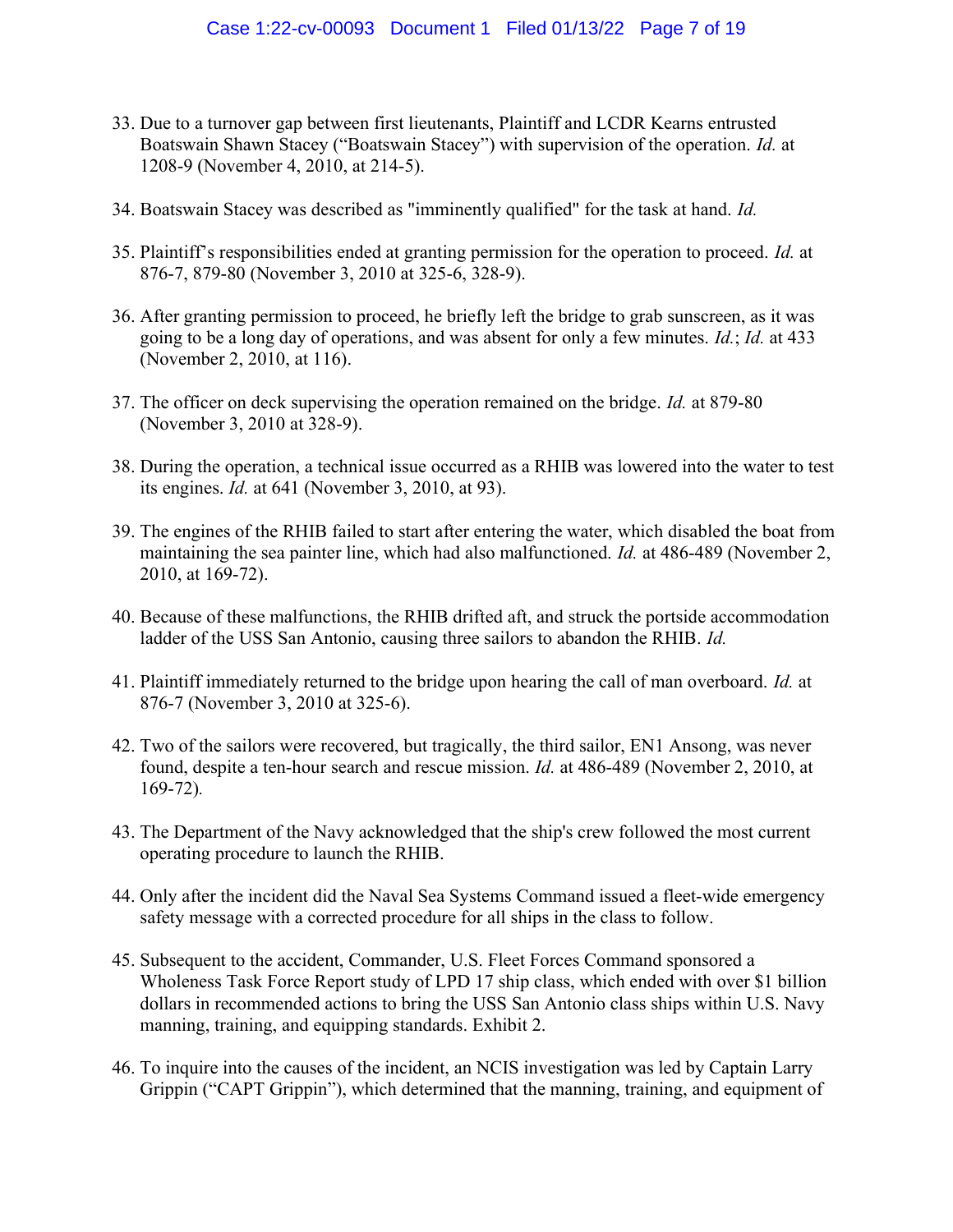the *San Antonio* were the causal factors leading to the incident. Exhibit 5, Grippin NCIS Investigation.

- 47. The NCIS investigation was closed on October 21, 2009, after the Death Review Board voted unanimously to close the investigation. Id.
- 48. CAPT Grippin endorsed disciplinary action for Plaintiff, executive officer Lieutenant Commander ("LCDR") Sean Kearns, and the Boatswain Stacey. Exhibit 6, Affidavit of CDR Cash.
- 49. After this recommendation, the commanders of Task Force 151 and Fifth Fleet concluded that Captain Brian T. Smith ("CAPT Smith"), Plaintiff's immediate superior, was in the best position to review accountability for the accident. Id.
- 50. CAPT Smith elected to take administrative action based on the circumstances, but not punitive action against Plaintiff, resulting in a counseling session. Id.
- 51. RADM Quinn, commander of Naval Surface Force Atlantic and CAPT Grippin subsequently recommended that the administrative action taken in by CAPT Smith in April 2009 was sufficient and punitive action was not necessary. Id.
- 52. In the spring of 2010, it became apparent that Congress would hold hearings on Naval fleet readiness, in particular sparked by incidents like what happened on the San Antonio, and the wider problems with the San Antonio class. Exhibit 7, Fleet Readiness: Hearing Before the Subcomm. on Readiness Meeting Jointly with Subcomm. on Seapower and Expeditionary Forces of the House Comm. on Armed Services,  $111<sup>th</sup> Congress (July 28, 2010).$
- 53. ADM Harvey was one of the officers called to testify. Id.
- 54. On May 13, 2010, ADM Harvey brought charges against both Plaintiff and LCDR Kearns for an Article 92, UCMJ, 10 U.S.C. § 892 (failure to obey order or regulation) violation, with the specifications of dereliction of duty by failing to issue a special watchbill and failing to ensure appropriate supervision. Exhibit 8, Punitive Letter of Reprimand dated May 13, 2010.
- 55. This took place over 15 months after the incident aboard the San Antonio, over a year after Capt. Smith's counseling to Plaintiff, and in contradiction to the recommendations by Capt. Grippin and RADM Quinn that no further action was necessary. Id.
- 56. The charge for dereliction via negligence by failing to issue a special watchbill was despite, at the time of the incident, there being no USN requirement for a special watchbill for small boat operations. Id.; Exhibit 4 at 855-6 (November 3, 2010, at 304-305).
- 57. In addition, all of the officers supervising the operation were properly trained and highly qualified. Exhibit 4 at 1208-9 (November 4, 2010, at 214-5).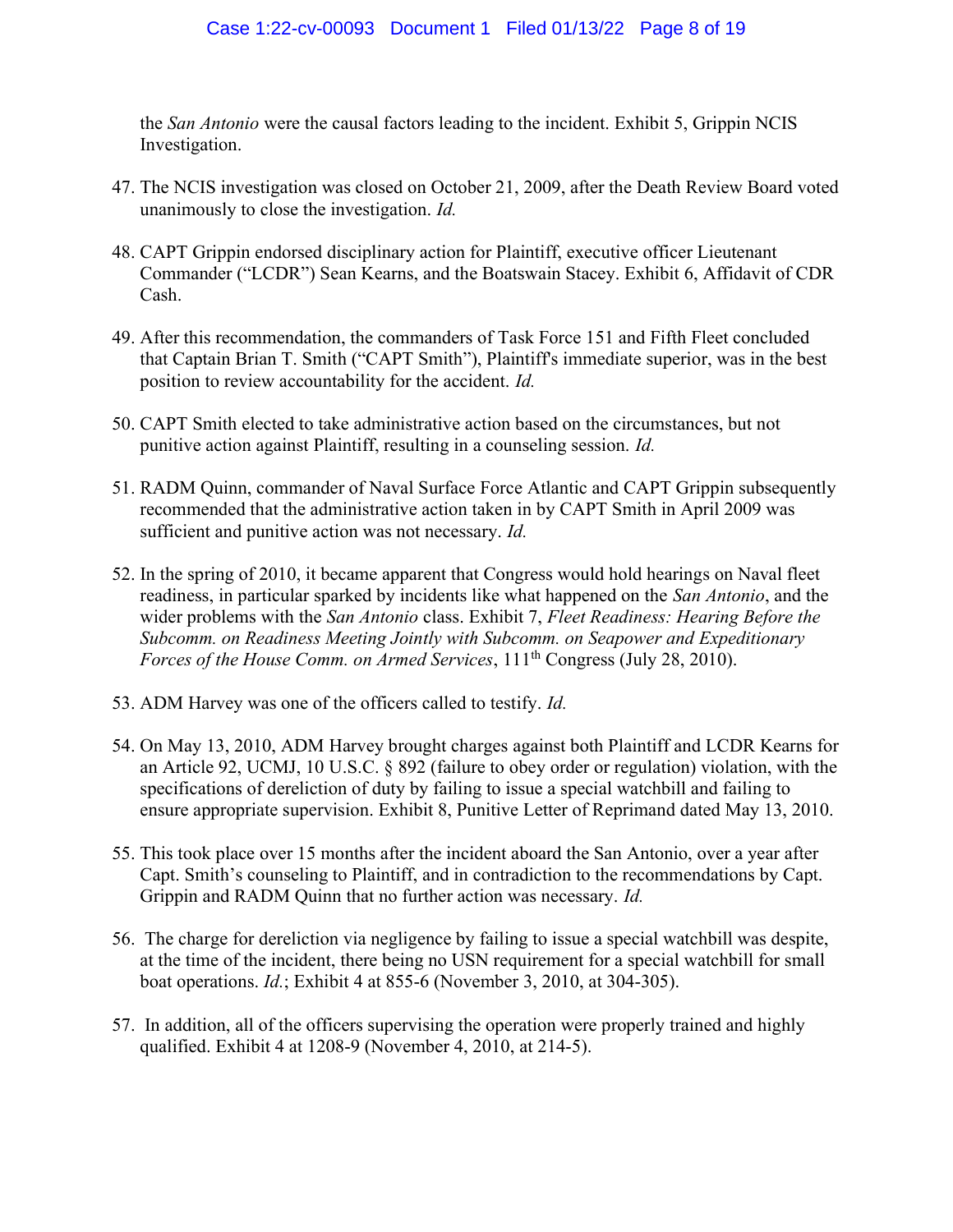- 58. Because Plaintiff was still attached to the San Antonio, he was not given the option to demand trial by court martial in lieu of nonjudicial punishment. Exhibit 8.
- 59. ADM Harvey still had the opportunity to grant him court martial, but deliberately chose to ensure that disciplinary proceedings ensued under the lower evidentiary standards of NJP. Exhibit 8.
- 60. LCDR Kearns was no longer attached to the ship and elected to refuse nonjudicial punishment and undergo court-martial. See, e.g., Exhibit 4.
- 61. His court martial occurred in November of 2010 and resulted in substantial expert testimony concerning whether a special watchbill was required at the time for small boat operations, as well as the supervisory requirements for small boat operations. *Id.*
- 62. In November of 2010 he was acquitted of the Article 92, UCMJ, 10 U.S.C. § 892 violations that arose of the same nexus of facts as Plaintiff's case. Id. at 1552 (November 5, 2010, at 227).
- 63. By contrast, following a much less evidentiarily rigorous NJP, which he was absent for, Plaintiff found guilty of violating Article 92 and was issued by ADM Harvey a punitive letter of reprimand for the Article 92 violation. Exhibit 8.
- 64. Despite his unwarranted nonjudicial punishment, Plaintiff continued to flourish as a leader and as a sailor. Exhibit 10, Officer Evaluation Reports.
- 65. In the evaluation period from May 9, 2009, to September 30, 2009, CAPT Grippin, the same officer that investigated Plaintiff for the incident aboard the USS San Antonio, stated Plaintiff "is one of the best commanding officers I've observed and consistently led with vision, energy, unflagging resolve and a winning attitude to achieve mission success despite first of ship class challenges."
- 66. CAPT Grippin recommended Plaintiff for promotion to Captain and selection for Major Command Afloat.
- 67. From June of 2010 to April of 2012, he was twice given the highest possible marks in every assessment category by two different reporting seniors, Captain R.L. Russel and Captain M.R. Graham. Exhibit 10.
- 68. Despite this and many other glowing recommendations for promotion to Captain, Plaintiff was not promoted, due to ADM Harvey's unwarranted punitive letter of reprimand that was issued for the incident aboard the San Antonio. See Id. (stellar evaluations at each turn).
- 69. This resulted in Plaintiff's forced retirement in 2015, after being passed over on review for promotion to Captain.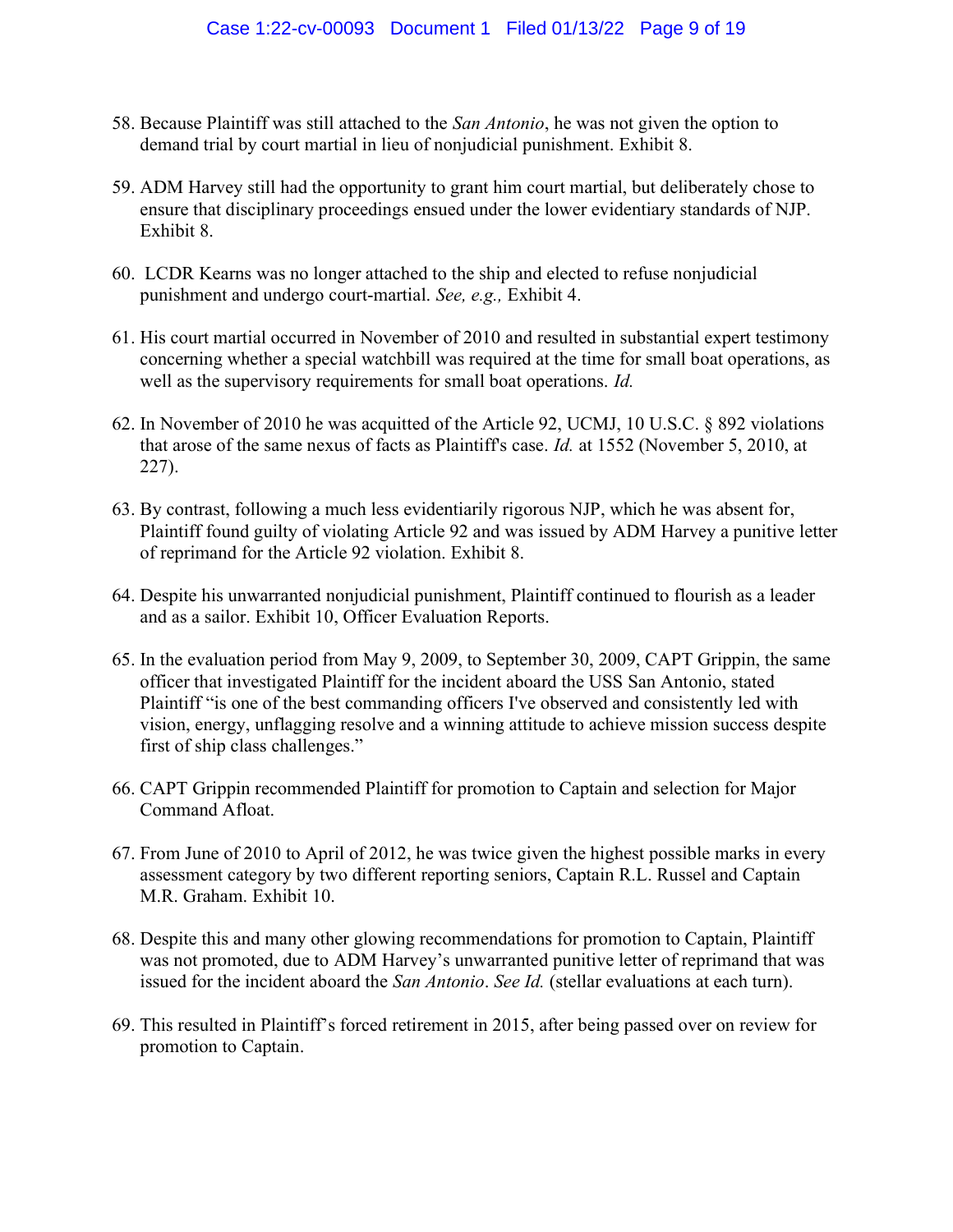- 70. By contrast, LCDR Kearns, who was able to clear his good name through a much more rigorous process, was subsequently promoted to Commander, and then Captain, holding the prestigious post of commanding the USS *Constitution*, the oldest ship in the fleet, and now holding command of the NROTC program at Maine Maritime Academy.
- 71. 10 U.S.C. § 1552 mandates that the Secretary of each military department act "through boards of civilians," under procedures established by the Secretary, to correct any military record of any current or former member of that department when he or she considers it necessary to correct an error or remove an injustice; pursuant to this mandate, Defendant Secretary of the Navy has established Defendant BCNR to consider and act on any requests to make such corrections. See 32 C.F.R. § 723.2.
- 72. The relief available to current and former Navy military personnel through application to the Board is broad and includes the correction of military records: (a) to change the reason for discharge; (b) to reinstate a veteran to military service (which may include back pay and allowances); (c) to void a pass-over of a candidate for promotion; and (d) to take other actions as may be necessary to correct material error or injustice.
- 73. Plaintiff petitioned Defendant BCNR on February 24, 2017, requesting (1) removal of the nonjudicial punishment from Plaintiff's OMPF; (2) removal of the Punitive Letter of Reprimand from his OMPF; (3) removal of the failures of selection ("FOS") incurred by Active-Duty Captain Line Promotion Selection Boards; and (4) grant a Special Selection Board for promotion; Plaintiff included extensive documentation to the BCNR in support of his application. Exhibit 11, Plaintiff's BCNR Application.
- 74. Plaintiff's BCNR application contained several justified grounds for relief including:
	- The preponderance of evidence did not support that Plaintiff was derelict in his duties.
	- There was no watchbill requirement for small boat operations and Plaintiff had ensured proper supervision for the small boat operation on the day of the incident.
	- Negligence or dereliction of duty was not the proximate cause of the accident.
	- The Punitive Letter of Reprimand was an affront to justice and fairness because the Executive Officer on the USS SAN ANTONIO was allowed a court-martial, rather than nonjudicial punishment and found not guilty
	- There was no evidence of record to support Plaintiff was guilty of violating Article 92 of the UCMJ.
	- Plaintiff was not negligent in performing any *required* watchbill or supervisory duties.
	- All personnel were properly certified, and acted in accordance with Department of the Navy requirements.
	- Systematic and training problems were revealed during the incident investigation and concluded with over one billion dollars in recommended actions to bring the class of ships within U.S. Navy manning, training, and equipping standards. Id.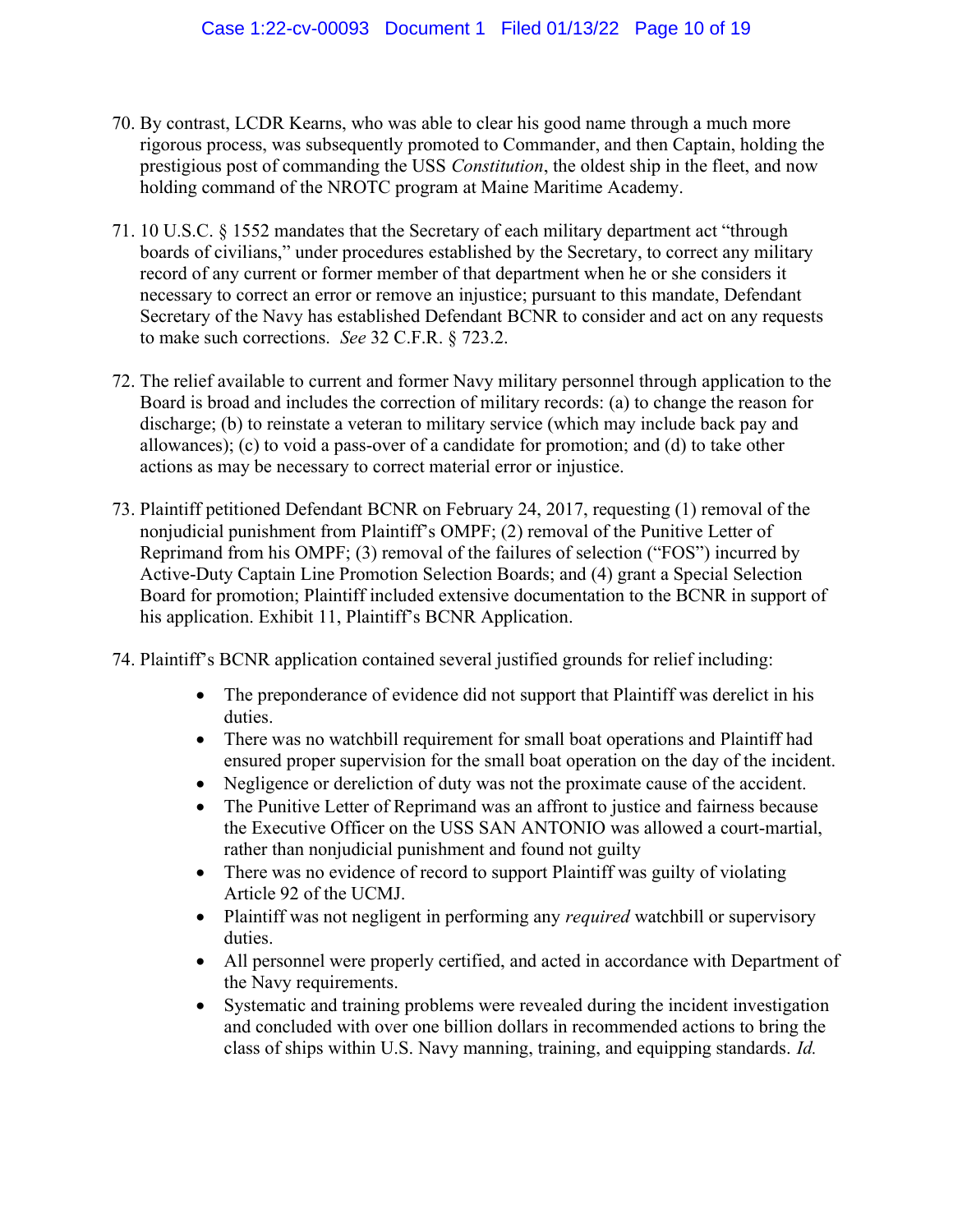- 75. In an Advisory Opinion ("AO") dated February 2, 2018, the Office of Legal Counsel of the U.S. Navy (USN OLC) agreed that Plaintiff made a compelling claim that his NJP lacked sufficient evidence. Exhibit 12, Advisory Opinion dated February 2, 2018.
- 76. However, it still found that it could not support a legal holding of insufficient evidence because NJPs, being much less rigorous than court-martials, lack formal records of trial and as such it was unclear what evidence ADM Harvey may have considered. Id.
- 77. The AO also conceded that Plaintiff made a compelling case as to the disparate results between his NJP and the court-martial of LCDR Kearns, involving the same nexus of facts and charge, which resulted in an acquittal. Id.
- 78. However, the OLC again argued that there was insufficient evidence that this disparity was unjust or unfair due to the lack of a formal record of trial and added the additional factor that an NJP has a lower standard of proof. Id.
- 79. ADM Harvey's deliberate actions to ensure that Plaintiff was forced to undergo, in absentia, a much less rigorous process resulted in his actions being obscured from proper scrutiny. See id.
- 80. On August 5, 2018, a three-member panel of the Defendant BCNR denied Plaintiff's application for correction of his record, substantially concurring with the comments contained in the advisory opinions from Navy Personnel Command: Performance Evaluation (PERS-32), Post Selection Board Matters (PERS-833), and the Office of Legal Counsel (PERS-00J). Exhibit 13, BCNR 17-002451.
- 81. Despite being a civilian board lacking in specialized knowledge, the Board still concluded that the evidence from the CI report revealed that a special watchbill was "clearly needed" in the case of small boating operations, and that it was Plaintiff's responsibility to issue one. Id.
- 82. The BCNR found this "clear need" despite the Navy having never seen, up until that point, the need for special watch bills for small boating operations, a very common occurrence. Id.
- 83. In addition, this was also in spite of the fact that substantial expert testimony in LCDR Kearns court-martial established that a special watchbill was not required at the time. Id.
- 84. Despite the heavy weight of specialized Navy practice showing that special watch bills were not required at the time, the civilians of the BCNR concluded:

"You did not properly plan or anticipate problems. Despite your contention that you did not have an implicit or explicit duty to ensure a special evolutions watchbill was in place to support small boating operations, the Board determined that the evidence in the CI Report revealed that a special watchbill was clearly needed and it was your responsibility as the CO to ensure proper safeguards were in place." Id.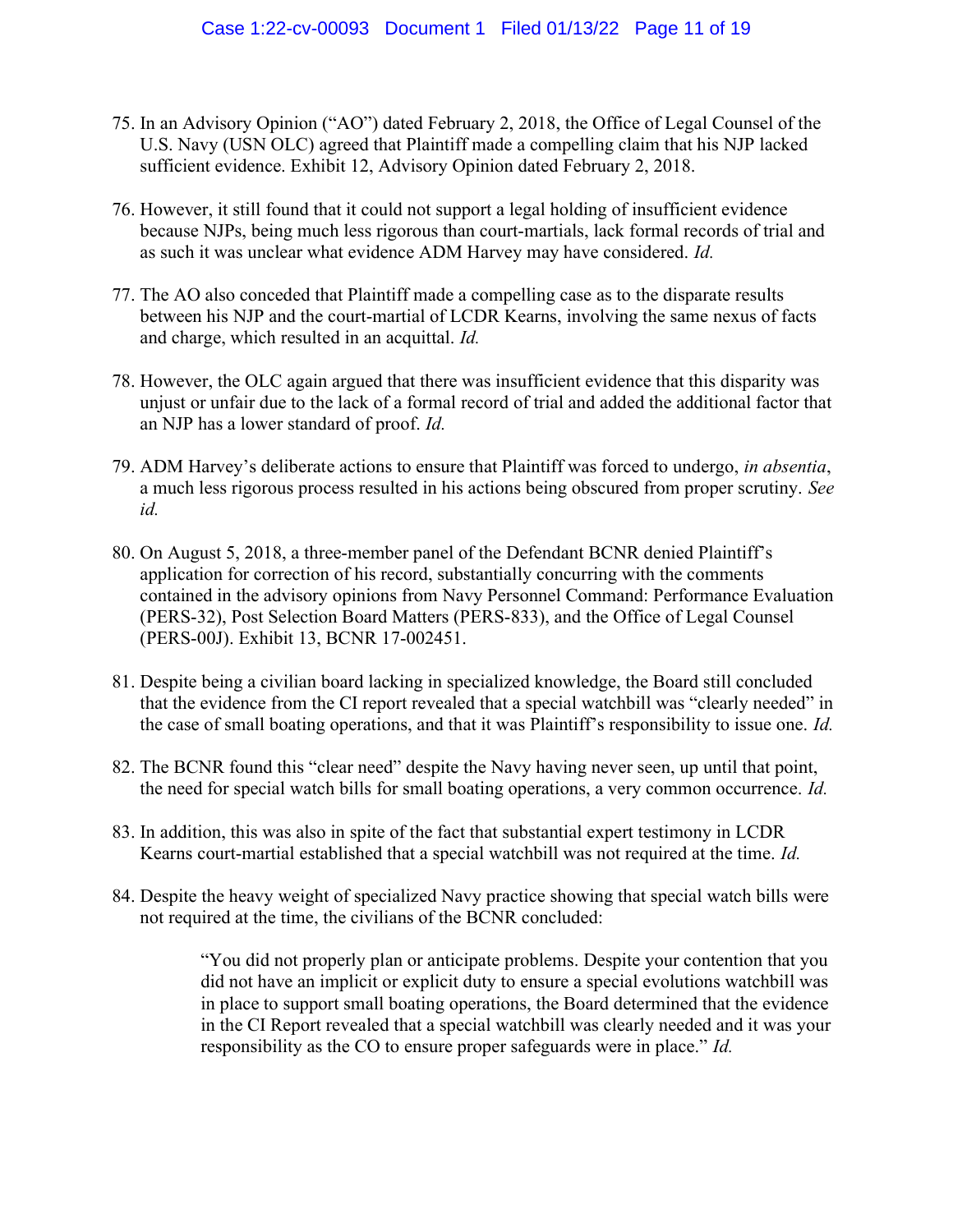- 85. The Board failed to adequately address why it found that there was a preponderance of the evidence to support a finding that a special watchbill was necessary at the time, despite significant expert testimony that it was not. Id.
- 86. Nor did it explain its finding that Plaintiff had failed to ensure adequate supervision of the operation. Id.
- 87. Instead, it issued a blanket upholding of the NJP, and also held that there was not sufficient evidence of injustice in the matter. Id.
- 88. This was despite LCDR Kearns, who was able to undergo court-martial, being acquitted of the same charges for the same nexus of fact, while Plaintiff, who was denied the opportunity to fully defend himself, being found guilty. Id.

### CLAIM FOR RELIEF

#### Administrative Procedure Act, 5 U.S.C. § 706

- Claim 1: The BCNR's decision in BCNR 2017-002451 must be set aside as under the A.P.A. as contrary to law, as the record compelled a reasonable mind to find a contrary conclusion to the BCNR's holding that there was sufficient evidence to establish the necessary elements of the charges against Plaintiff.
- 89. The Administrative Procedure Act, 5 U.S.C. § 706(2)(A), permits the reviewing court to hold unlawful and set aside agency findings held to be arbitrary, capricious, or contrary to law.
- 90. As decisions by the BCNR are reviewed on the record of an agency hearing, their findings must be supported by substantial evidence under 5 U.S.C. § 706(2)(E). Chappell v. Wallace, 462 U.S. 296 at 303 (1983).
- 91. "Substantial evidence" requires that a reasonable mind could find adequate evidence within the evidentiary record to support the particular conclusion reached by the agency. See Dickenson v. Zurko, 527 U.S. 150, 162 (U.S. 1999).
- 92. Or, to place it from the plaintiff's perspective, an administrative finding must be set aside when the evidentiary record would compel a reasonable mind to arrive at a contrary conclusion. See, e.g., Palace Sports & Entertainment, Inc. v. NLRB, 411 F.3d 212, 220 (D.C. Cir. 2005).
- 93. Plaintiff was charged under Article 92 of the UCMJ (2008), 10 U.S.C. § 892, for dereliction in the performance of his duties.
- 94. This required establishing, via a preponderance of the evidence, that Plaintiff:
	- a. Had certain duties;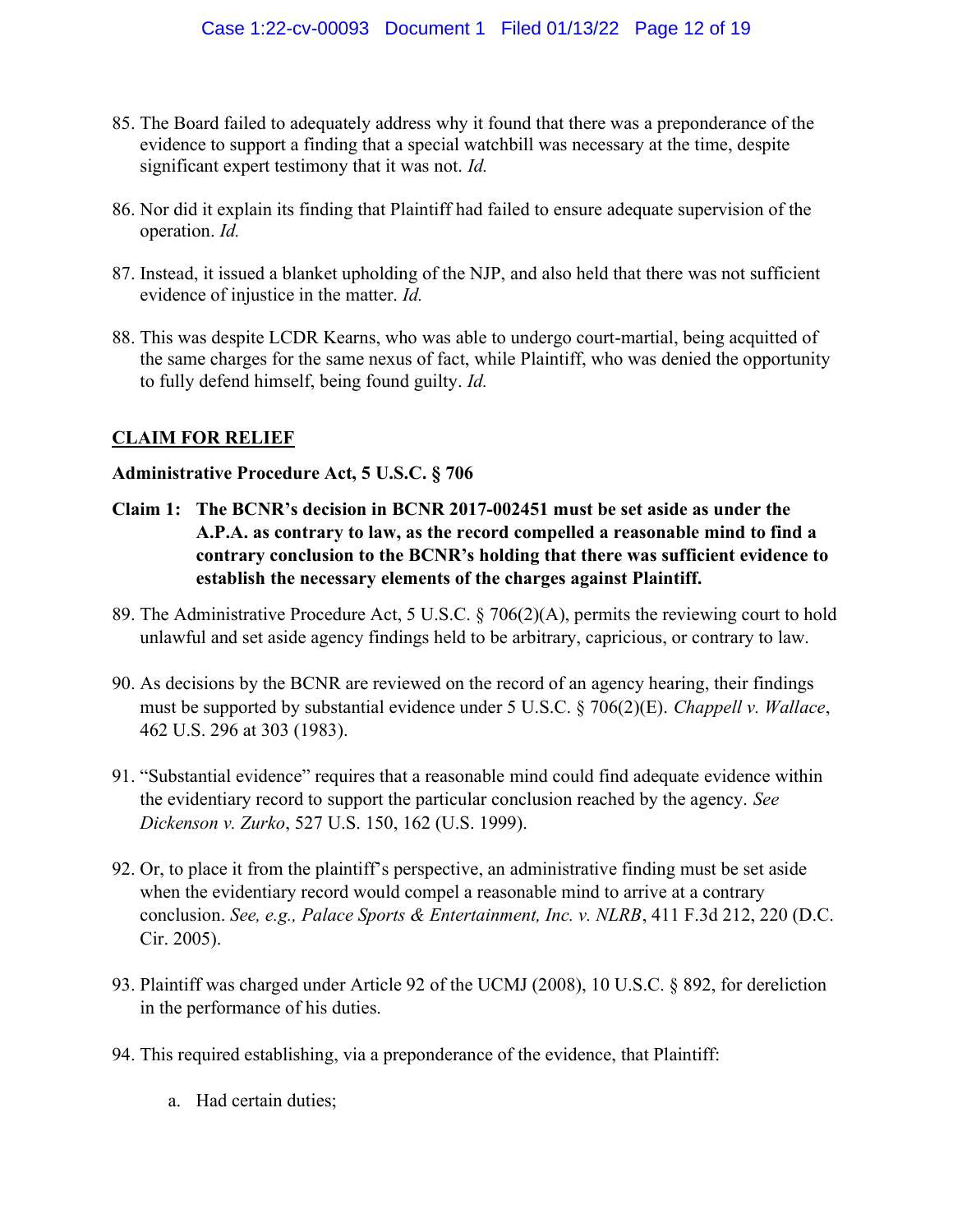- b. Knew or reasonably should have known of these duties; and
- c. Was willfully, through neglect or culpable inefficiency, derelict in the performance of these duties.

MCM (2008) at IV-23-4.

- 95. The specific alleged duties in question, under the specification at his NJP, was that Plaintiff had a duty to:
	- a. Establish a special watchbill for small boat operations; and
	- b. Ensure adequate supervision of the small boat operation.

Exhibit 8.

- 96. Plaintiff, in addition, had to either have known, or should have known, that he had these duties and then be derelict in the performance of said duties.
- 97. For the BCNR to uphold the NJP and the punishment that ensued, the evidentiary record of the administrative proceeding must contain substantial evidence to support their findings that these two duties existed at the time of the incident, that Plaintiff knew or should have known of these duties, and that he was derelict in the performance of said duties.
- 98. Thus, if the record compels a reasonable person to find to the contrary, that these duties did not exist at the time, that Plaintiff did not know, or should have known, about those duties, or that he was not derelict in his performance of these duties, then the BCNR has not established that a preponderance of the evidence was met to satisfy the necessary elements of the charges. Palace Sports, 411 F.3d at 220; 5 U.S.C. § 706(2)(E).
- 99. To uphold the decision of an NJP where the necessary elements were not met is contrary to law under the A.P.A. and must be set aside. 5 U.S.C. § 706(2)(A).

## The evidentiary record would compel a reasonable mind to find that there was no duty to issue special watchbill at the time of the incident, and that Plaintiff did not know, or should have known, about said duty.

- 100. The first specification concerned whether Plaintiff was under a duty to issue a special watchbill for small boat operations. Exhibit 8.
- 101. The civilians of the BCNR, in their decision, found that a special watchbill, based on the evidence from the Command Investigation, was clearly needed and that it was Plaintiff's responsibility to issue one. Exhibit 13.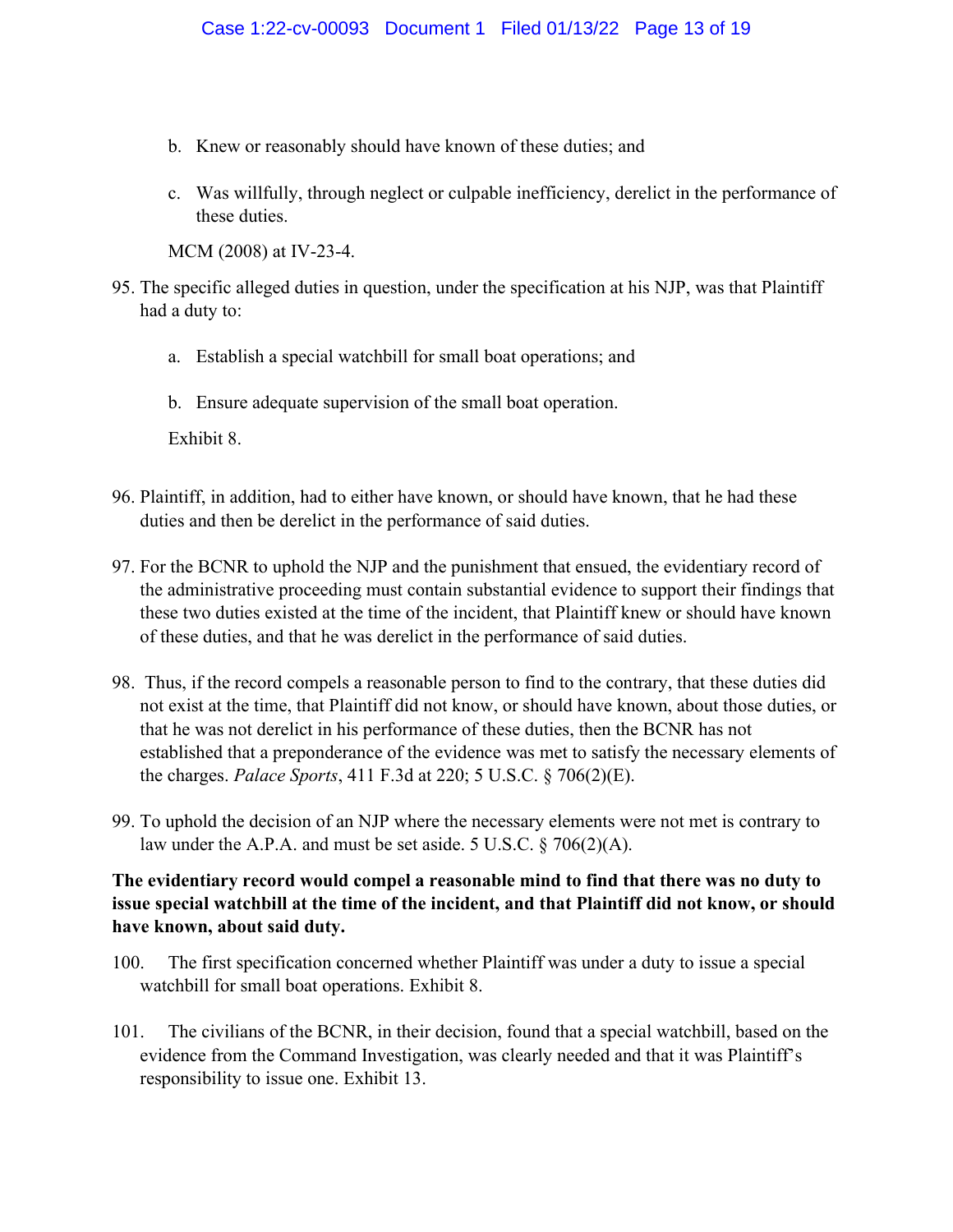- 102. The evidentiary record would clearly compel a reasonable factfinder to find otherwise, that Plaintiff did not know, or should have known, at the time of the incident that a special watchbill was needed.
- 103. First and foremost, it is critical to consider that this issue was litigated, including through expert testimony, in a much more evidentiarily rigorous manner, where it was found that no special watchbill was required at the time. Exhibit 4 at 1552 (November 5, 2010, at 227).
- 104. Plaintiff's lack of issuance of a special watchbill was in line with the procedures of his predecessor in command of the San Antonio, CDR Kastner. Id. at 855-6 (November 3, 2010, at 304-305).
- 105. This was in line with wider Navy procedures at the time, which did not impose a requirement for a special watchbill in regard to small boat operations. Id.
- 106. The launching of the RHIB was in line with Navy procedure at the time. *Id.*
- 107. It was only *after* the incident that the Navy took the step to create new measures requiring a special watchbill, and also engaged in a substantial investigation into the ship class and suggest a one-billion-dollar manning, training, and equipping program to bring the class into line. Exhibit 2.
- 108. In short, the incident was a freak accident which revealed errors in the Navy's standard procedure and equipment for the launching of small boats from the San Antonio class. Id.
- 109. In short, for Plaintiff to have known, or should have known, that a special watchbill was required would be to ask for him to discover, six weeks into the command of his ship, something that the entire Navy, throughout the entire history of the class's service, had not discovered themselves. See Exhibit 4 at 855-6 (November 3, 2010, at 304-305).
- 110. It is also important to consider that what safety problems the Navy did know about the LPD-17 class had not been communicated to the commanders of the ships. Id.at 107 (November 4, 2010, page 77).
- 111. The clear evidence in the record as to how Plaintiff had clearly followed standard procedure, and how the errors in said procedure were only discovered as a result of a freak incident, would clearly compel a reasonable person to find that Plaintiff did not know, or should have known, that a special watchbill was required at the time.
- 112. Instead, the civilians of the BCNR substituted their own apparent expertise in naval procedure for that of more than a decade of Navy professionals and held that Plaintiff should have known that a special watchbill was "clearly needed." Exhibit 13.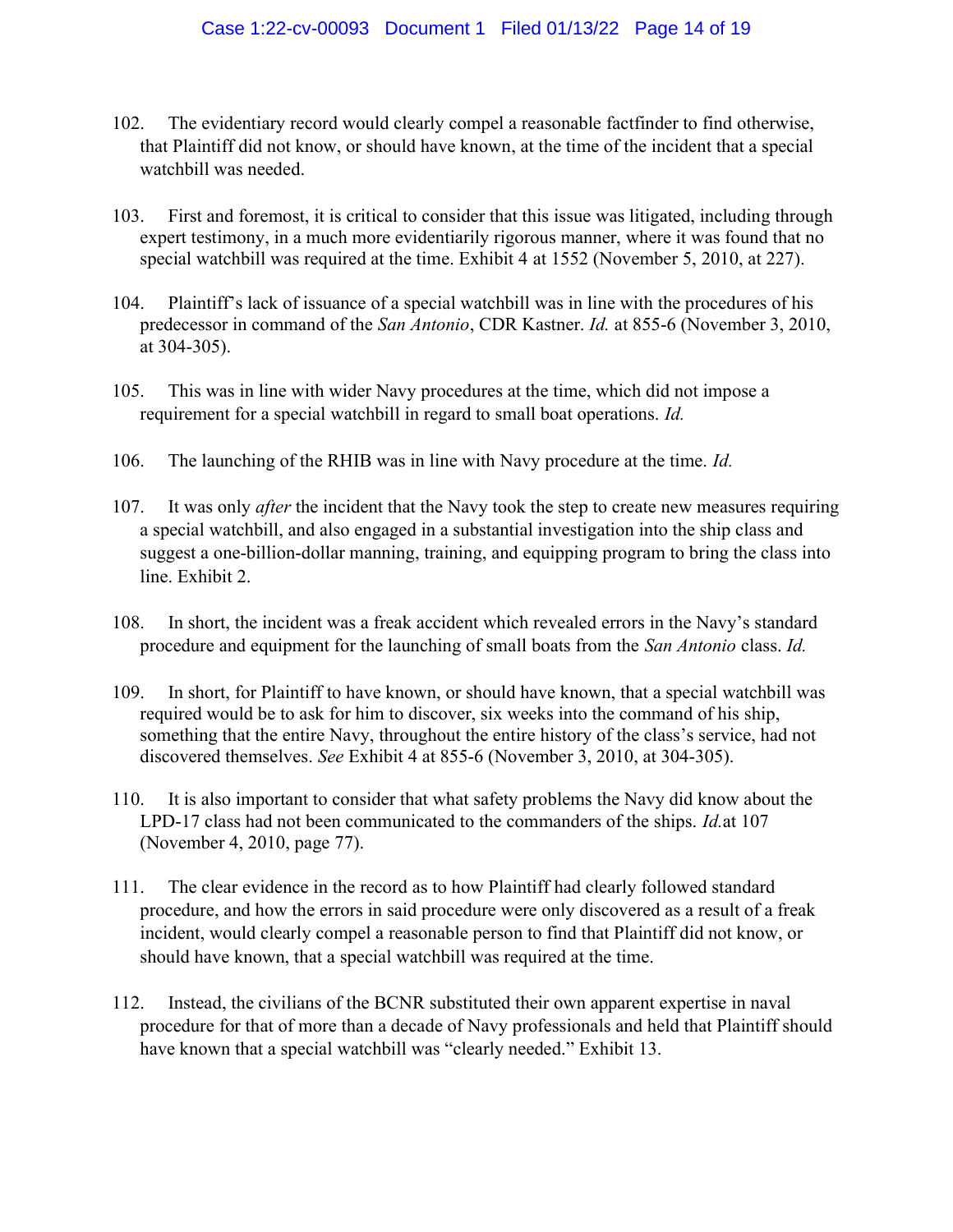- 113. This finding that a special watchbill was "clearly needed" is particularly puzzling given that the NCIS criminal investigation of the incident specifically laid the responsibility for the incident on the fact that the engines on the RHIB failed to start, which caused the RHIB to drift and strike the boat, and that EN1 Ansong was wearing too large of a life preserver. Exhibit 5.
- 114. If a special watchbill was "clearly needed" one would have expected to find a levying of responsibility for EN1 Ansong's death against either Plaintiff or LCDR Kearns. Id.
- 115. In short, the record clearly compels a reasonable person to find that Plaintiff was following standard Navy procedures at the time by not issuing a special watchbill, meaning that he was not negligent in his actions, and the BCNR's finding to the contrary must be set aside.

### The evidentiary record would compel a reasonable mind to find that Plaintiff had ensured appropriate supervision of the operation.

- 116. The expert evidence at LCDR Kearn's court martial clearly established that neither executive officers, nor commanders, were required to personally supervise small boat operations on ships. Exhibit 4 at 1552 (November 5, 2010, at 227).
- 117. The commanding officer's responsibilities for small boat operations were explicitly limited to granting permission to move forward with the operation, after that the supervisory duties passed exclusively to the subject matter expert, the boatswain. *Id.* at 876-7, 879-80 (November 3, 2010 at 325-6, 328-9).
- 118. Plaintiff was only briefly absent from the bridge, and only did so after his own duties, the granting of permission to proceed, had been exercised. Id.
- 119. The record also clearly established that Plaintiff had ensured proper supervision of the operation, through the use of highly trained and qualified personnel at each of the key positions. See, e.g. Id. at 1208-9 (November 4, 2010, at 214-5); see id. at 1552 (November 5, 2010, at 227).
- 120. As has been clearly established above, the responsibility for EN1 Ansong's death in a freak accident primarily lies at the feet of problems with the San Antonio class, something which can be further seen by the Navy's significant programs to update the class following the incident. Exhibit 2.
- 121. This is reinforced by the fact that LCDR Kearns, similarly was found not guilty on this specification, following a trial with substantially greater amounts of evidence and at a much higher level of rigor. Exhibit 4 at 1552 (November 5, 2010, at 227).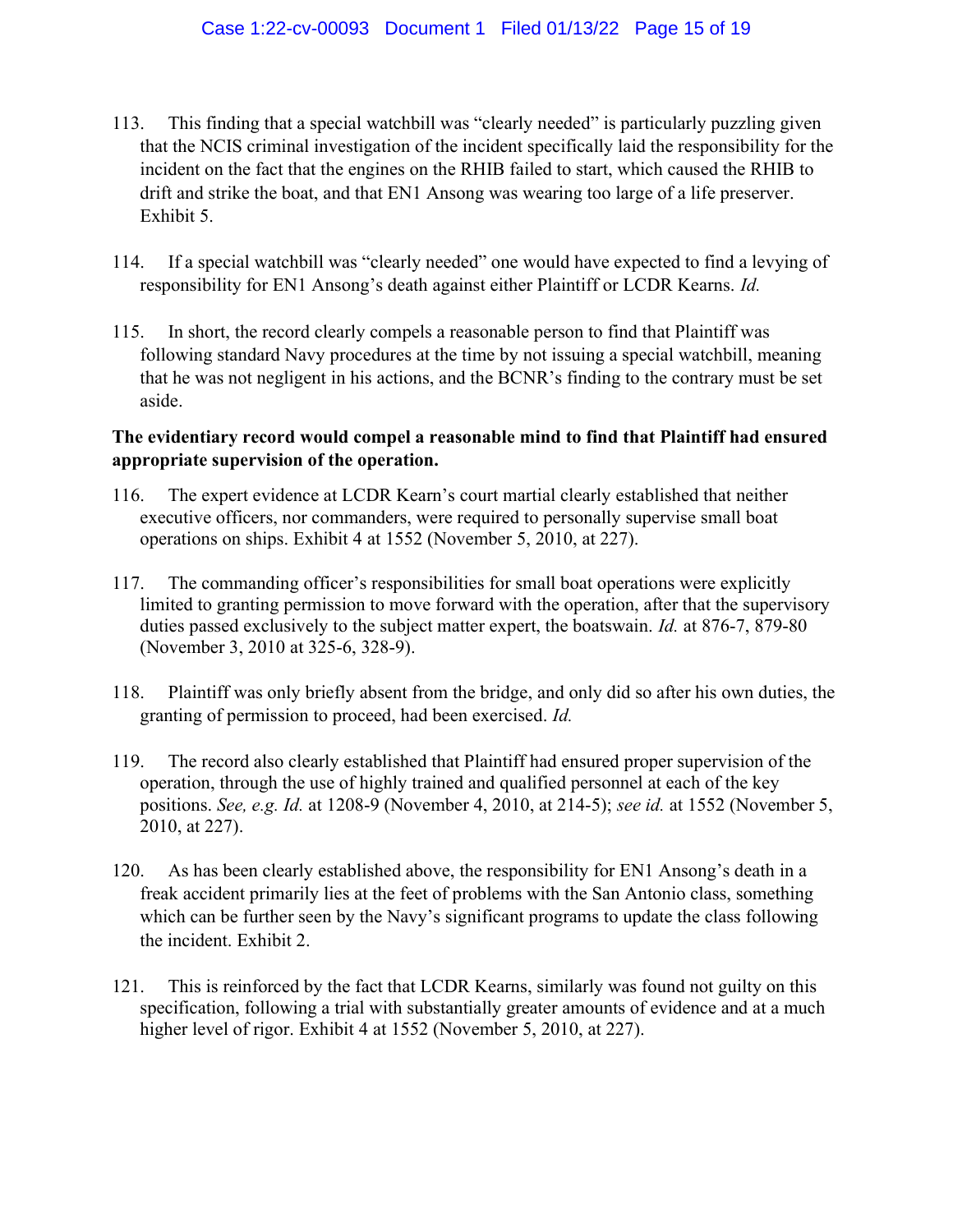- 122. In short, the record clearly compels a reasonable person to find that Plaintiff was not negligent in his own personal supervisory duties, or in his duties to ensure appropriate supervision of the operation.
- 123. The BCNR's findings to the contrary must thus be set aside. 5 U.S.C. § 706(2)(E).

### The BCNR's speculation about the evidence that *may* have been before ADM Harvey must be set aside as unsupported by substantial evidence.

- 124. As stated above, the substantial evidence standard requires adequate evidence in the record to support a specific conclusion. See Dickenson v. Zurko, 527 U.S. 150, 162 (U.S. 1999).
- 125. The Advisory Opinion to the BCNR contained significant speculation as to what may have been submitted to the NJP proceedings in order to uphold their findings. Exhibit 12.
- 126. The BCNR then used this AO made the blanket decision to find that the evidence supported the charges levied against Plaintiff, despite completely failing to cite anything within the record to support its findings. Exhibit 13.
- 127. Given that the BCNR has failed to point to *any* evidence in the record to support its blanket conclusion that the NJP contained sufficient evidence to support the charges, this finding must be set aside as not supported by substantial evidence. Id.

# The BCNR's upholding of Plaintiff's NJP must be set aside, as the record compels a reasonable mind to find that the necessary elements of both specifications of the Article 92 charge levied against him were not established.

- 128. Given that the record compels a finding that Plaintiff was not negligent in failing to issue a special watchbill, and had also ensured appropriate supervision of the operation, the necessary elements of the charges levied against him have clearly not been established.
- 129. Given this, the BCNR's upholding of those charges, and the punishment that ensued, must be set aside as contrary to law as the charges clearly violate the requirements for conviction under UCMJ Article 92. 5 U.S.C. § 706(2)(A); MCM (2008) at IV-23-4.

# Claim 2: The BCNR's decision in BCNR 2017-002451 must be set aside as under the A.P.A. as arbitrary and capricious, as the injustice levied against Plaintiff by using him as a scapegoat was so great as to require overturning under Kreis.

- 130. ADM Harvey, in the shadow of upcoming congressional hearings, deliberately chose to force Plaintiff to undergo proceedings with a lower standard of proof. Exhibit 6; Exhibit 7.
- 131. These proceedings took place more than a year after Plaintiff had already faced discipline for the incident. Exhibit 8.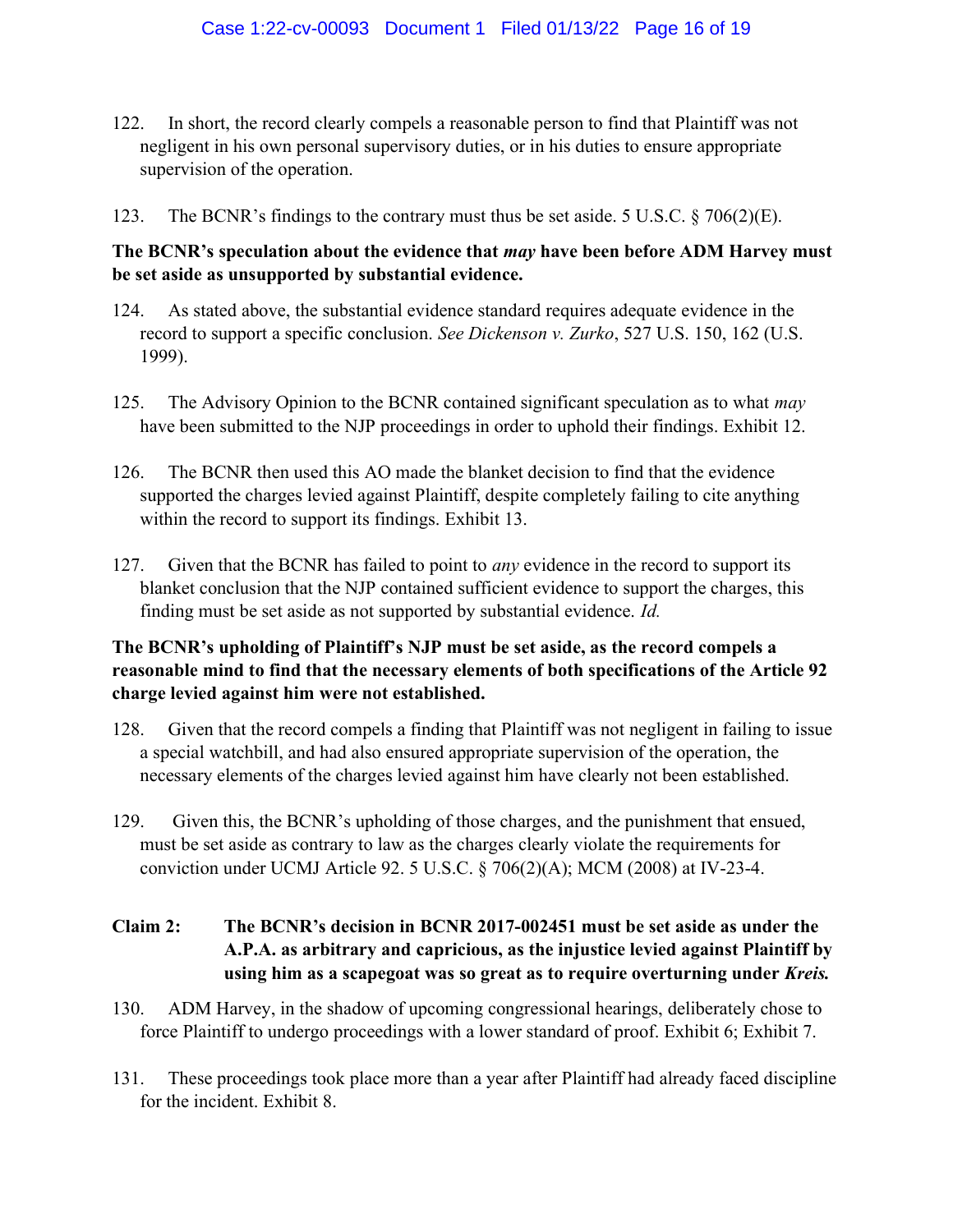- 132. The actual incident had occurred 15 months prior. Id.
- 133. Plaintiff's superiors, closest to the situation, clearly believed that counseling had been sufficient. Exhibit 6; Exhibit 9.
- 134. The Navy's reaction clearly shows that the incident was due to problems with the equipment and manning of the San Antonio class of ships, with the program to solve the issues having an estimated \$1 billion cost. Exhibit 2.
- 135. This is reinforced by the NCIS investigation's findings, which levied responsibility for the incident on the engine failure of the RHIB and the life vest for ENI Ansong being too large. Exhibit 5.
- 136. LCDR Kearns, who underwent a significantly more evidentiary substantive and rigorous proceeding, was found not guilty on the same charges for the same nexus of facts. Exhibit 4 at 1552 (November 5, 2010, at 227).
- 137. The Navy in fact sought to hide the records of LCDR Kearns' court martial from Plaintiff when he sought them via FOIA.
- 138. At first the USN claimed that the transcript didn't exist; Plaintiff was subsequently informed by someone in the know that a transcript had been made immediately after the court-martial.
- 139. Upon revelation of this information to the USN by Plaintiff, he received the transcript the next day, with LCDR Kearns also soon receiving a copy.
- 140. Plaintiff was clearly used as a scapegoat for the death of EN1 Ansang, in order to try and shift responsibility off of the errors of the Navy in the design, construction, manning, and operation of the San Antonio class of ships.
- 141. Despite the colossal injustice clearly levied against Plaintiff, the BCNR still chose to uphold the clearly wrongful actions that lead to his punitive letter of reprimand. Exhibit 13.
- 142. This letter of reprimand functionally ended Plaintiff's career, resulting in him failing to make Captain. See Exhibit 10 (evaluations which would have otherwise more than qualified him for promotion).
- 143. By contrast, LCDR Kearns was able to clear his name from the stain of ADM Harvey's wrongful charges thanks to being able to undergo an evidentiarily rigorous court-martial.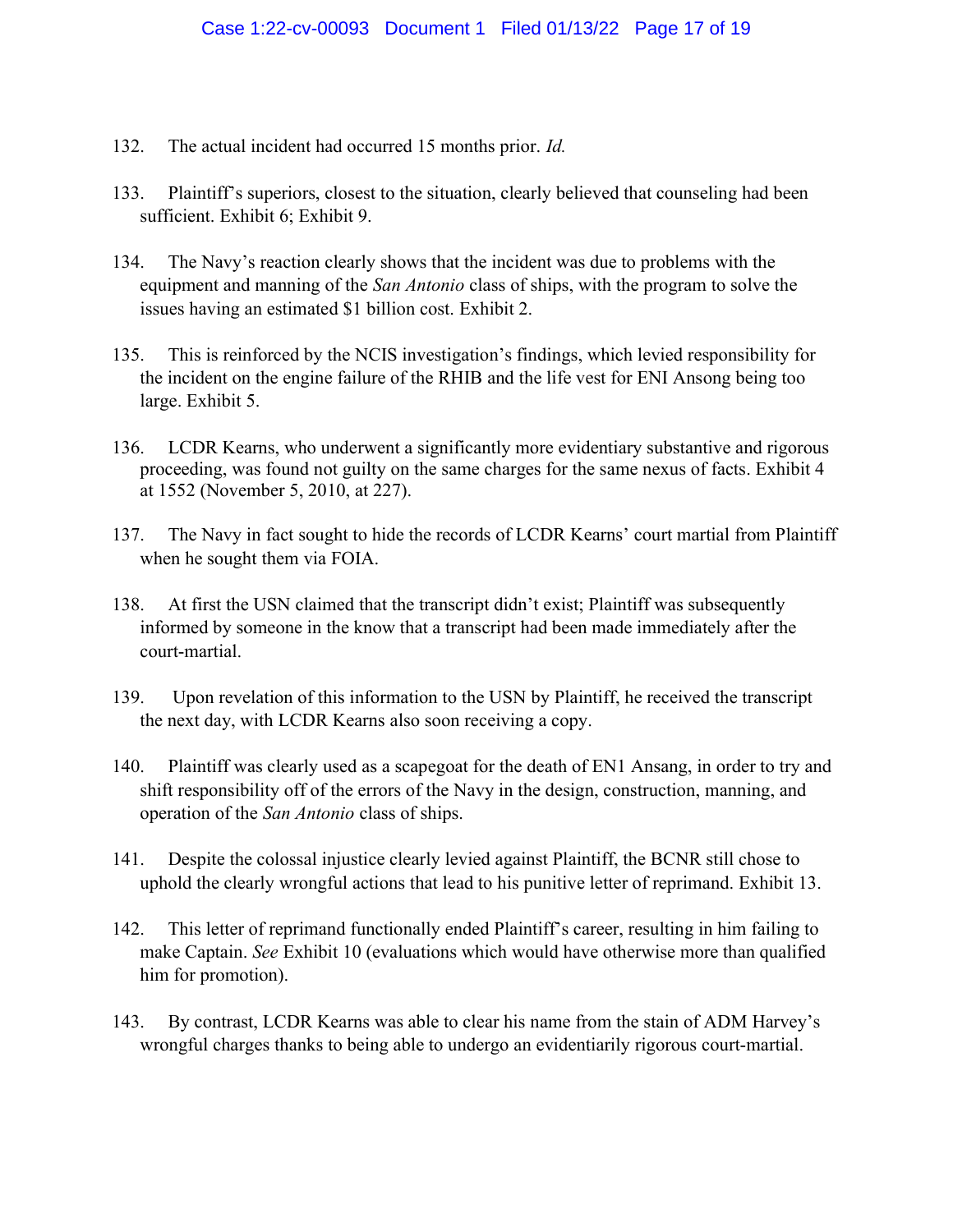- 144. This allowed his career to continue to flourish, resulting in his promotion to Captain, a rank he continues to hold in the active Navy to this day, and prestigious command positions like that of the Constitution.
- 145. The only difference between their two life paths is that ADM Harvey denied Plaintiff the opportunity to reveal the full truth of the incident, while LCDR Kearns was free to fully defend his good name.
- 146. This finding that this was not an injustice which required correcting is the type of "most egregious" decision by the BCNR which requires overturning as arbitrary and capricious under Kreis v. Secretary of the Air Force, 866 F.2d 1508, 1514-5 (D.C. Cir. 1989).

# Claim 3: Should the NJP charges be cleared from Plaintiff's files, the pass over for promotion to Captain should also be removed, and Plaintiff should be sent before a Special Selection Board.

- 147. It is clear from Plaintiff's records, including his excellent officer evaluations, and LCDR Kearns' career, that, were it not for the wrongful punitive letter of reprimand, he would have been promoted to Captain.
- 148. Instead, due to the letter, he was passed over on review, resulting in his mandatory retirement in 2015.
- 149. This Court should hold that, should the NJP charges be cleared from Plaintiff's records, the pass over in his records should be cleared as well, as it stems from the letter of reprimand.
- 150. In addition, this Court should hold that Plaintiff is due a special selection board, should his NJP charges be cleared.

### **Conclusion**

WHEREFORE, the Plaintiff humbly requests that this Court issue an order:

- 1) Finding that the BCNR's finding that Plaintiff was under a duty to issue a special watchbill was unsupported by substantial evidence;
- 2) Finding that the BCNR's finding that Plaintiff had not ensured adequate supervision of the operation was unsupported by substantial evidence;
- 3) Setting aside the BCNR's upholding of Plaintiff's NJP proceedings as contrary to law under the APA, as the necessary elements under the UCMJ were not established;
- 4) Removing the punitive letter of reprimand that ensued from this NJP from Plaintiff's records;